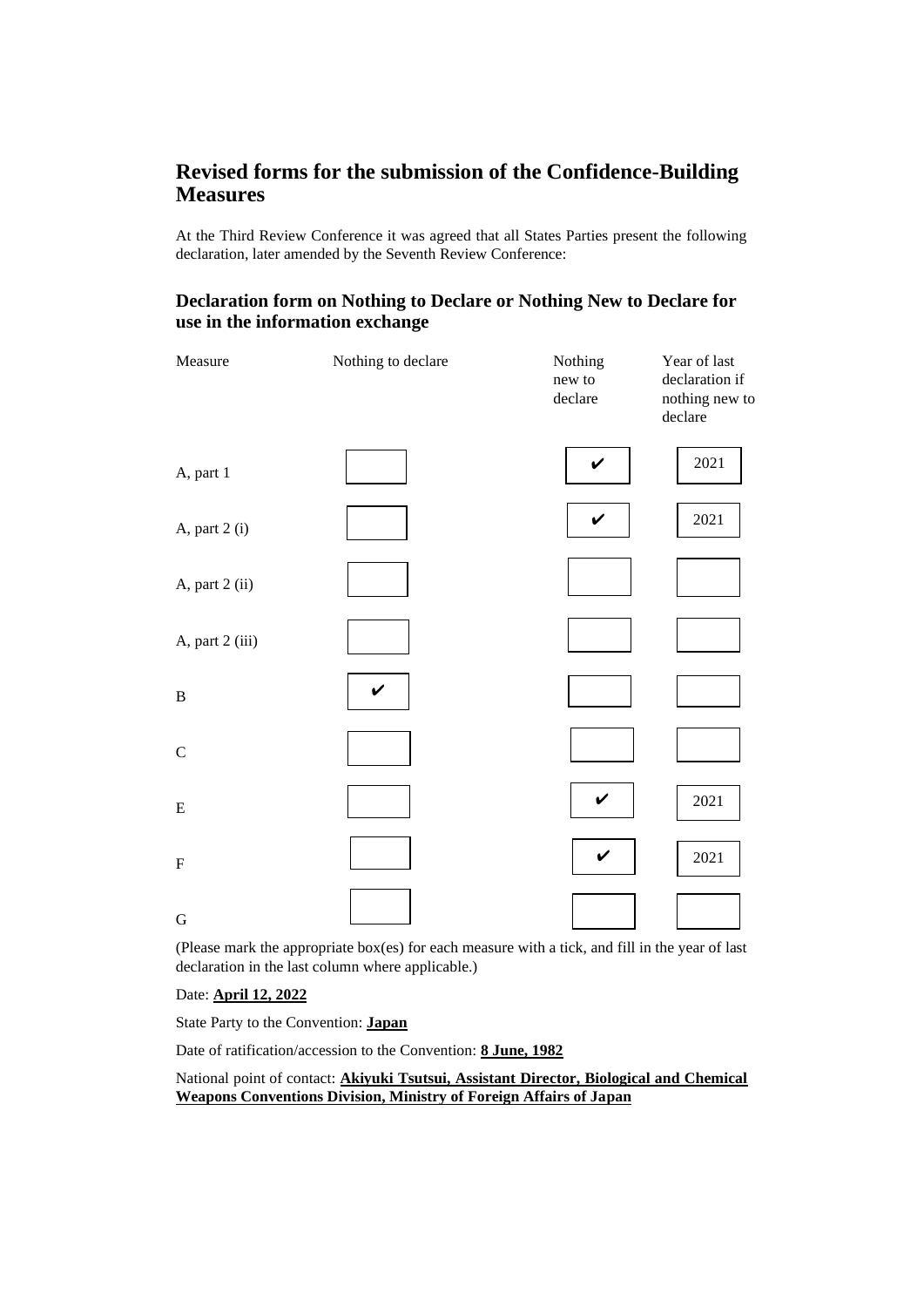## **Confidence-Building Measure "A"**

## **Part 1 Exchange of data on research centres and laboratories**

## **Form A, part 1 (i)**

*Exchange of data on research centres and laboratories<sup>1</sup>*

| 1. | Name(s) of facility <sup>2</sup> | <b>Murayama Annex of National Institute of Infectious</b> |  |
|----|----------------------------------|-----------------------------------------------------------|--|
|    |                                  | <b>Diseases (former National Institute of Health)</b>     |  |
| 2. | Responsible public or private    | <b>Ministry of Health, Labour and Welfare</b>             |  |
|    | organization or company          |                                                           |  |
| 3. | Location and postal address      | Gakuen4-7-1, Musashimurayama, Tokyo,                      |  |
|    |                                  | 208-0011, Japan                                           |  |

4. Source(s) of financing of the reported activity, including indication if the activity is wholly or partly financed by the Ministry of Defence

#### **Ministry of Health, Labour and Welfare**

5. Number of maximum containment units <sup>3</sup> within the research centre and/or laboratory, with an indication of their respective size  $(m^2)$ 

### **Three P4 Laboratories, Seventeen P3 Laboratories and their supporting Laboratories (2,270.36** ㎡ **in totals)**

6. Scope and general description of activities, including type(s) of micro-organisms and/or toxins as appropriate

#### **Laboratory diagnosis of viral hemorrhagic fever such as Lassa, Marburg and Ebola diseases (However, such diagnosis has never been performed in these laboratories so far).**

*Exchange of data on research centres and laboratories<sup>4</sup>*

- 1. Name(s) of facility<sup>5</sup> **RIKEN Tsukuba Campus**
- 2. Responsible public or private **The Institute of Physical and Chemical Research** organization or company **(RIKEN)\_**

<sup>&</sup>lt;sup>1</sup> The containment units which are fixed patient treatment modules, integrated with laboratories, should be identified separately.

<sup>&</sup>lt;sup>2</sup> For facilities with maximum containment units participating in the national biological defence research and development programme, please fill in name of facility and mark "Declared in accordance with Form A, part 2 (iii)".

<sup>&</sup>lt;sup>3</sup> In accordance with the latest edition of the WHO Laboratory Biosafety Manual, or equivalent.

<sup>4</sup> The containment units which are fixed patient treatment modules, integrated with laboratories, should be identified separately.

<sup>&</sup>lt;sup>5</sup> For facilities with maximum containment units participating in the national biological defence research and development programme, please fill in name of facility and mark "Declared in accordance with Form A, part 2 (iii)".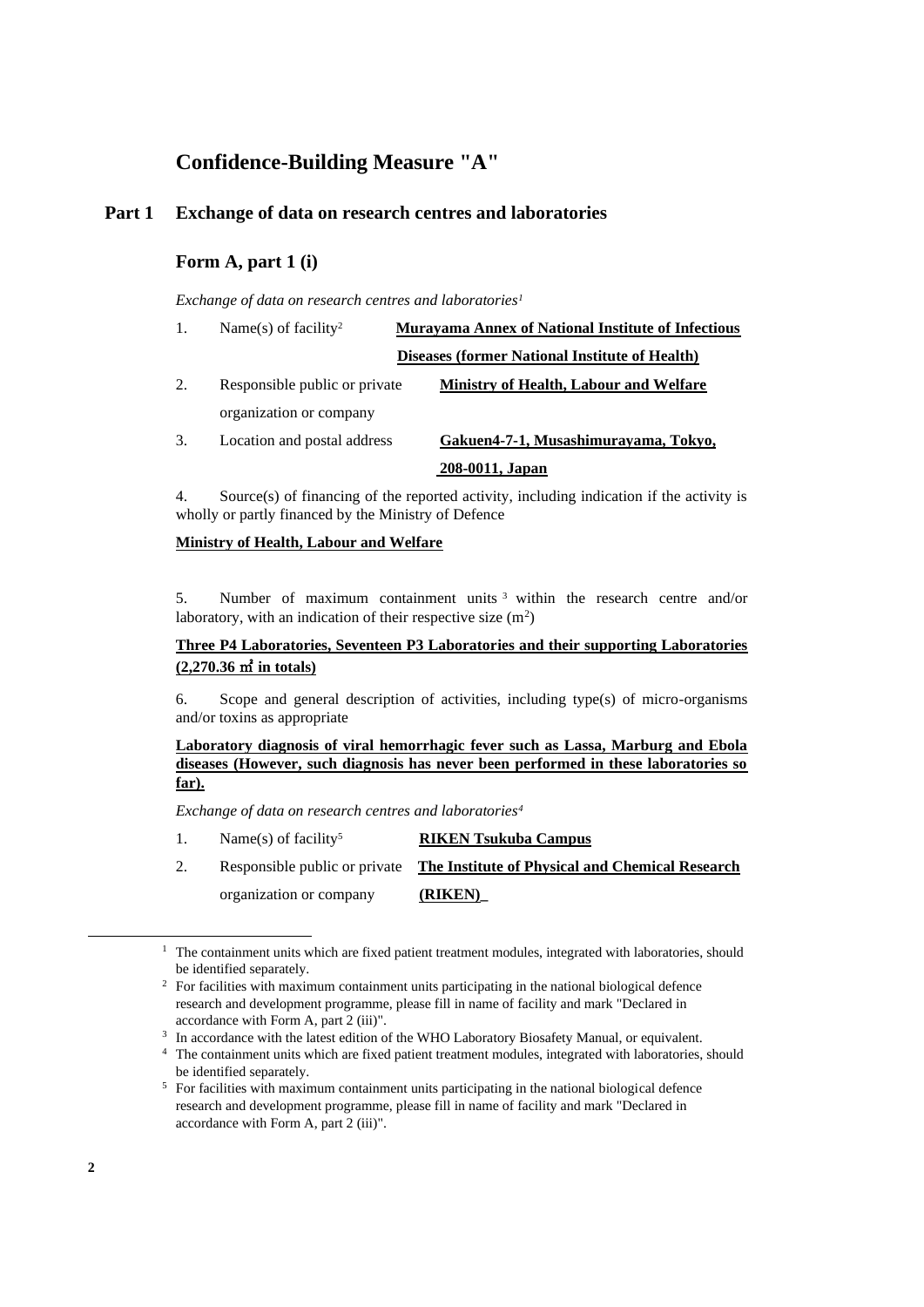## 3. Location and postal address **3-1-1, Koyadai, Tsukuba-shi, Ibaraki, 305-0074, JAPAN**

4. Source(s) of financing of the reported activity, including indication if the activity is wholly or partly financed by the Ministry of Defence

### **Ministry of Education, Culture, Sports, Science and Technology**

5. Number of maximum containment units <sup>6</sup> within the research centre and/or laboratory, with an indication of their respective size  $(m^2)$ 

#### **2 units, 82 m2×2**

6. Scope and general description of activities, including type(s) of micro-organisms and/or toxins as appropriate

#### **None**

## **Form A, part 1 (ii)**

If no BSL4 facility is declared in Form A, part 1 (i), indicate the highest biosafety level implemented in facilities handling biological agents<sup>7</sup> on a State Party's territory:

| Biosafety level 3 <sup>8</sup>          | yes / no |
|-----------------------------------------|----------|
| Biosafety level $29$ (if<br>applicable) | yes / no |

\_\_\_\_\_\_\_\_\_\_\_\_\_\_\_\_\_\_\_\_\_\_\_\_\_\_\_\_\_\_\_\_\_\_\_\_\_\_\_\_\_\_\_\_\_\_\_\_\_\_\_\_\_\_\_\_\_\_\_\_\_\_\_\_\_\_\_\_\_ \_\_\_\_\_\_\_\_\_\_\_\_\_\_\_\_\_\_\_\_\_\_\_\_\_\_\_\_\_\_\_\_\_\_\_\_\_\_\_\_\_\_\_\_\_\_\_\_\_\_\_\_\_\_\_\_\_\_\_\_\_\_\_\_\_\_\_\_\_ \_\_\_\_\_\_\_\_\_\_\_\_\_\_\_\_\_\_\_\_\_\_\_\_\_\_\_\_\_\_\_\_\_\_\_\_\_\_\_\_\_\_\_\_\_\_\_\_\_\_\_\_\_\_\_\_\_\_\_\_\_\_\_\_\_\_\_\_\_ \_\_\_\_\_\_\_\_\_\_\_\_\_\_\_\_\_\_\_\_\_\_\_\_\_\_\_\_\_\_\_\_\_\_\_\_\_\_\_\_\_\_\_\_\_\_\_\_\_\_\_\_\_\_\_\_\_\_\_\_\_\_\_\_\_\_\_\_\_

Any additional relevant information as appropriate:

<sup>&</sup>lt;sup>6</sup> In accordance with the latest edition of the WHO Laboratory Biosafety Manual, or equivalent.

<sup>7</sup> Microorganisms pathogenic to humans and/or animals

<sup>8</sup> In accordance with the latest edition of the WHO Laboratory Biosafety Manual and/or the OIE Terrestrial Manual or other equivalent internationally accepted guidelines.

<sup>9</sup> In accordance with the latest edition of the WHO Laboratory Biosafety Manual and/or the OIE Terrestrial Manual or other equivalent internationally accepted guidelines.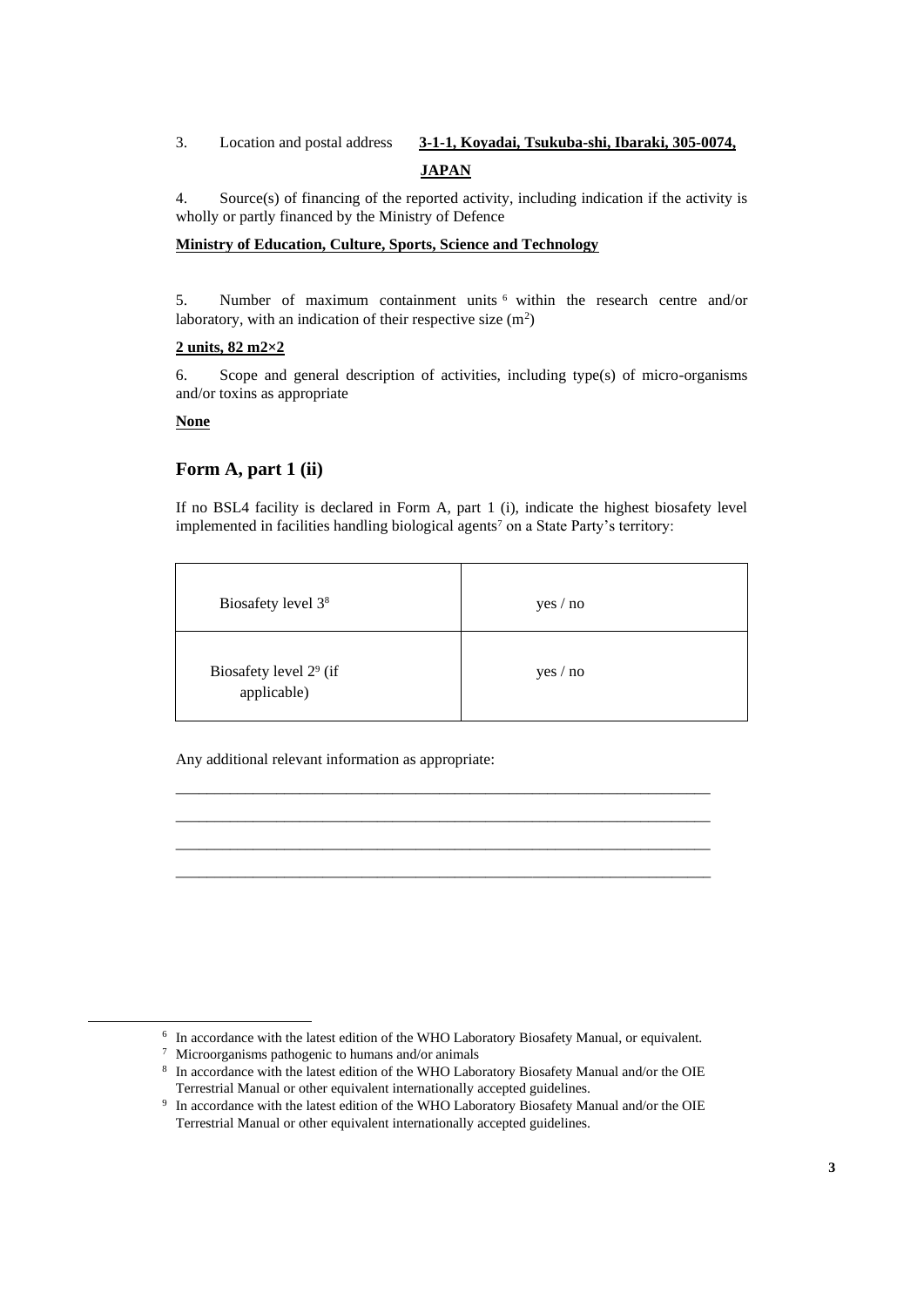## **Part 2 Exchange of information on national biological defence research and development programmes**

**Form A, part 2 (i)**

## **National biological defence research and development programmes Declaration**

Are there any national programmes to conduct biological defence research and development within the territory of the State Party, under its jurisdiction or control anywhere? Activities of such programmes would include prophylaxis, studies on pathogenicity and virulence, diagnostic techniques, aerobiology, detection, treatment, toxinology, physical protection, decontamination and other related research.

### **Yes/No**

If the answer is Yes, complete Form A, part 2 (ii) which will provide a description of each programme.

## **Form A, part 2 (ii)**

#### **National biological defence research and development programmes**

#### **Description**

1. State the objectives and funding of each programme and summarize the principal research and development activities conducted in the programme. Areas to be addressed shall include: prophylaxis, studies on pathogenicity and virulence, diagnostic techniques, aerobiology, detection, treatment, toxinology, physical protection, decontamination and other related research.

### **(1) Research Fund for Advanced Defense Medicine, Research Area: Special Health Protection**

**(2) Acquisition, Technology & Logistics Agency, Ministry of Defense, Japan, conducts research on rapid and easy-to-use detection of biological agents in JFY2021.**

2. State the total funding for each programme and its source.

**(1) Ministry of Defense provided 26,844,000 yen for the research area of "Special Health Protection, Advanced Defense Medicine" in FY2021. This research area consists of five major research fields; 1. Development of decontamination agent against Bio- and Chemical-threat, 2. 3D-culture of human skin for development of the technique of massive skin graft, 3. Evaluation of radiation damage, 4. Increase in the capability of medical counter measures (MCM) against CBRN threat, 5. Information sharing and risk assessment on the international CBRN threat. The fund was used partly for the research field 1 and 4. The fund includes the fee for hiring contract staff as research technicians.**

**(2) The total expenditure of the research program in JFY2021 is approximately 5 million Japanese yen. The research is funded by Ministry of Defense, Japan.**

3. Are aspects of these programmes conducted under contract with industry, academic institutions, or in other non-defence facilities?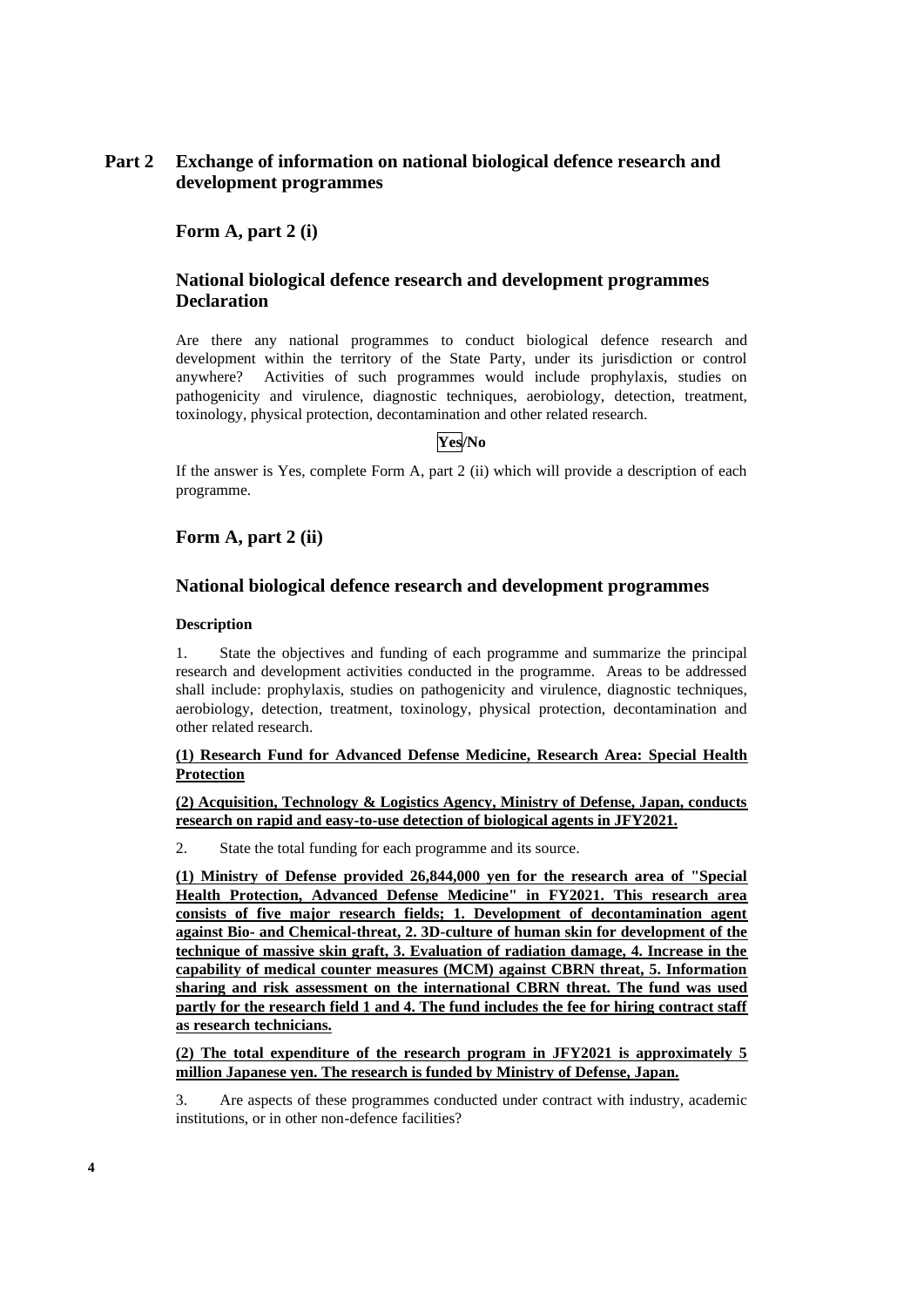## **Yes/No**

4. If yes, what proportion of the total funds for each programme is expended in these contracted or other facilities?

## **N/A**

5. Summarize the objectives and research areas of each programme performed by contractors and in other facilities with the funds identified under paragraph 4.

## **N/A**

6. Provide a diagram of the organizational structure of each programme and the reporting relationships (include individual facilities participating in the programme).

**(1) Ministry of Defense - National Defense Medical College - Research Groups for Advanced Defense Medicine (in this case, the name of research project which has relation to CBM is "Research Group for Special Health Protection")**

#### **(2) Plan, Administration, Research - Acquisition, Technology & Logistics Agency (ATLA)**

7. Provide a declaration in accordance with Form A, part 2 (iii) for each facility, both governmental and non-governmental, which has a substantial proportion of its resources devoted to each national biological defence research and development programme, within the territory of the reporting State, or under its jurisdiction or control anywhere.

## **Form A, part 2 (iii)**

## **National biological defence research and development programmes**

#### **Facilities**

Complete a form for each facility declared in accordance with paragraph 7 in Form A, part 2 (ii).

In shared facilities, provide the following information for the biological defence research and development portion only.

1. What is the name of the facility?

#### **(1) National Defense Medical College**

### **(2) Ground Systems Research Center, Acquisition, Technology&Logistics Agency(ATLA)**

2. Where is it located (include both address and geographical location)?

### **(1) Department of Immunology and Microbiology, 3-2 Namiki, Tokorozawa, Saitama 359-8513, Japan**

#### **(2) 2-2-1 Nakameguro, Meguro-ku, Tokyo, 153-8630, Japan**

- 3. Floor area of laboratory areas by containment level:
- BL2 **(1) 55 (2) N/A** (sqM)
- BL3 **(1) N/A (2) N/A** (sqM)
- BL4 **(1)N/A (2) N/A** (sqM)

Total laboratory floor area **(1) 55 (2) N/A** (sqM)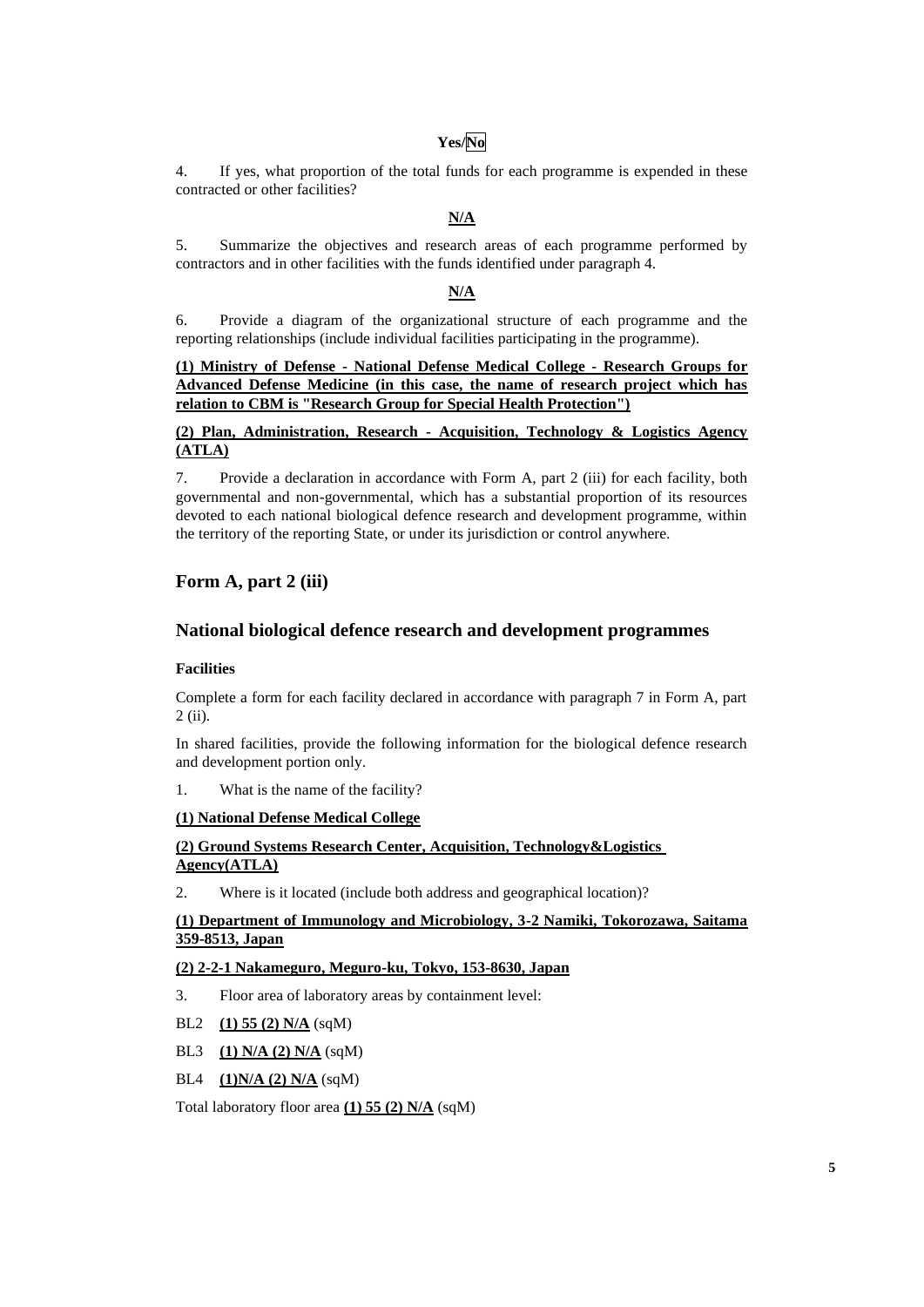4. The organizational structure of each facility.

| (i)                              | Total number of personnel          | $(1)$ 6 persons $(2)$ 6 persons |
|----------------------------------|------------------------------------|---------------------------------|
| (ii)                             | Division of personnel:             |                                 |
| Military                         |                                    | $(1)$ 2 persons $(2)$ N/A       |
| Civilian                         |                                    | $(1)$ 4 persons $(2)$ 6 persons |
| (iii)                            | Division of personnel by category: |                                 |
| <b>Scientists</b>                |                                    | $(1)$ 6 persons $(2)$ 6 persons |
| Engineers                        |                                    | $(1)$ N/A $(2)$ N/A             |
| <b>Technicians</b>               |                                    | $(1)$ N/A $(2)$ N/A             |
| Administrative and support staff |                                    | $(1)$ N/A $(2)$ N/A             |

(iv) List the scientific disciplines represented in the scientific/engineering staff.

#### **(1) Medicine, Immunology, Microbiology**

## **(2) Molecular biology, Genetics, Inorganic chemistry, Organic chemistry, Analytical chemistry**

(v) Are contractor staff working in the facility? If so, provide an approximate number.

#### **(1) 4 persons (temporarily hired)**

#### **(2) N/A**

(vi) What is (are) the source(s) of funding for the work conducted in the facility, including indication if activity is wholly or partly financed by the Ministry of Defence?

#### **(1) Research Fund for Advanced Defense Medicine, Ministry of Defense**

#### **(2) Research fund for defence equipment, Ministry of Defense**

(vii) What are the funding levels for the following programme areas:

| Research            | $(1)$ Yes $(2)$ Yes |
|---------------------|---------------------|
| Development         | $(1)$ No $(2)$ No   |
| Test and evaluation | $(1)$ No $(2)$ No   |

(viii) Briefly describe the publication policy of the facility:

#### **(1) Follow the rule of the Ministry of Defense**

#### **(2) We follow the rule of the ATLA (Acquisition, Technology & Logistics Agency).**

(ix) Provide a list of publicly-available papers and reports resulting from the work published during the previous 12 months. (To include authors, titles and full references.)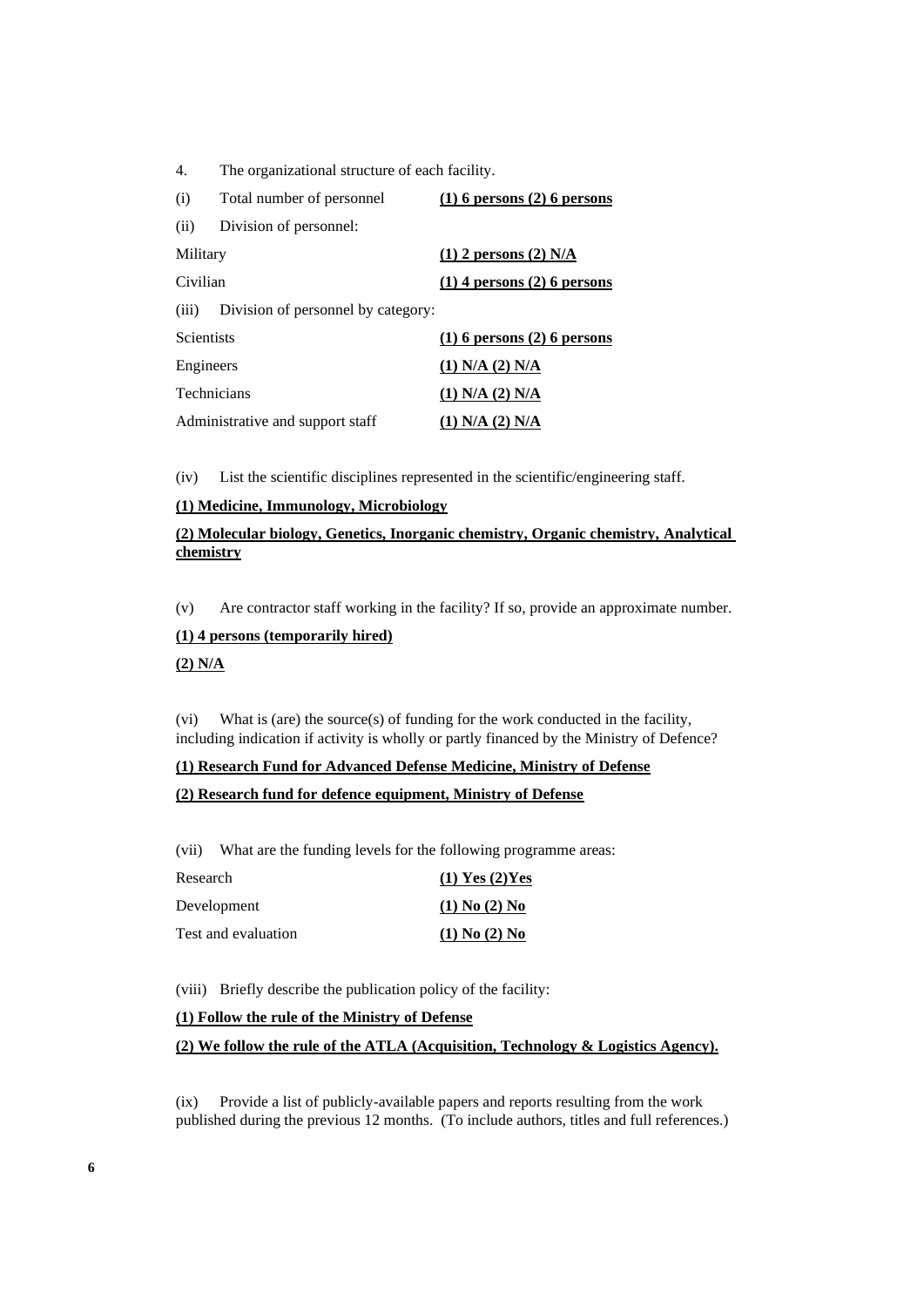**(1)**

**1. Ito S, Nakashima M, Ishikiriyama T, Nakashima H, Yamagata A, Imakiire T, Kinoshita M, Seki S, Kumagai H, Oshima N. Effects of ?-Carnitine treatment on kidney mitochondria and macrophages in mice with diabetic nephropathy. Kidney Blood Press Res, in press**

**2. Maeda H, Ishima Y, Saruwatari J, Mizuta Y, Minayoshi Y, Ichimizu S, Yanagisawa H, Nagasaki T, Yasuda K, Oshiro S, Taura M, McConnell MJ, Oniki K, Sonoda K, Wakayama T, Kinoshita M, Shuto T, Kai H, Tanaka M, Sasaki Y, Iwakiri Y, Otagiri M, Watanabe H, Maruyama T. Nitric oxide facilitates the targeting Kupffer cells of a nano-antioxidant for the treatment of NASH. J Control Release 341; 457-474, 2022. doi: 10.1016/j.jconrel.2021.11.039**

**3. Hagisawa K, Kinoshita M, Takeoka S, Ishida O, Ichiki Y, Saitoh D, Hotta M, Takikawa M, Filho IT, Morimoto Y. H12-(ADP)-liposomes for Hemorrhagic Shock in Thrombocytopenia: Mesenteric Artery Injury Model in Rabbits. Res Pract Thromb Haemost, in press**

**4. Ito Y, Yamamoto T, Miyai K, Take J, Scherthan H, Rommel A, Eder S, Steinestel K, Rump A, Port M, Shinomiya N, Kinoshita M. Ascorbic acid-2 glucoside mitigates intestinal damage during pelvic radiotherapy in a rat bladder tumor model. Int J Radiat Biol, doi: 10.1080/09553002.2021.2009145.?**

**5. Rump A, Eder S, Hermann C, Lamkowski A, Kinoshita M, Yamamoto T, Take J, Abend M, Shinomiya N, Port M. Modeling principles of protective thyroid blocking. Int J Radiat Biol doi: 10.1080/09553002.2021.1987570.**

**6. Ishibashi H, Hagisawa K, Kinoshita M, Yuki Y, Miyamoto M, Kure T, Sakai H, Saitoh D, Terui K, Takano M. Resuscitative efficacy of hemoglobin vesicles for severe postpartum hemorrhage in pregnant rabbits. Sci Rep 11; 22367, 2021. doi: 10.1038/s41598-021-01835-w**

**7. Ito S, Nakashima H, Ishikiriyama T, Nakashima M, Yamagata A, Imakiire T, Kinoshita M, Seki S, Kumagai H, Oshima N. Effect of a CCR2 antagonist on macrophages and Toll-like receptor 9 expression in a mouse model of diabetic nephropathy. Am J Physiol-Renal 321; F757-F770, 2021. doi: 10.1152/ajprenal.00191.2021**

**8. Ono T, Yamaguchi Y, Nakashima H, Nakashima M, Ishikiriyama T, Seki S, Kinoshita M. Lipopolysaccharide preconditioning augments phagocytosis of malariaparasitized red blood cells by bone marrow-derived macrophages in the liver, thereby increasing the murine survival after Plasmodium yoelii infection. Infect Immun 89; e0024921, 2021. doi: 10.1128/IAI.00249-21**

**9. Ishikiriyama T, Nakashima H, Endo-Umeda K, Nakashima M, Ito S, Kinoshita M, Seki S. Contrasting functional responses of resident Kupffer cells and recruited liver macrophages to irradiation and liver X receptor stimulation. PlosOne 16; e0254886, 2021. DOI: 10.1371/journal.pone.0254886**

**10. Nagano H, Suematsu Y, Takuma M, Aoki S, Satoh A, Takayama E, Kinoshita M, Morimoto Y, Takeoka S, Fujie T, Kiyosawa T. Enhanced cellular engraftment of adipose-derived mesenchymal stem cell spheroids by using nanosheets as scaffolds. Sci Rep 11; 14500, 2021. DOI: 10.1038/s41598-021-93642-6**

**11. Rump A, Eder S, Hermann C, Lamkowski A, Kinoshita M, Yamamoto T, Abend M, Shinomiya N, Port M. A comparison of thyroidal protection by iodine and perchlorate against radioiodine exposure in Caucasians and Japanese. Arch. Toxicol. 95; 2335-2350, 2021. doi: 10.1007/s00204-021-03065-5**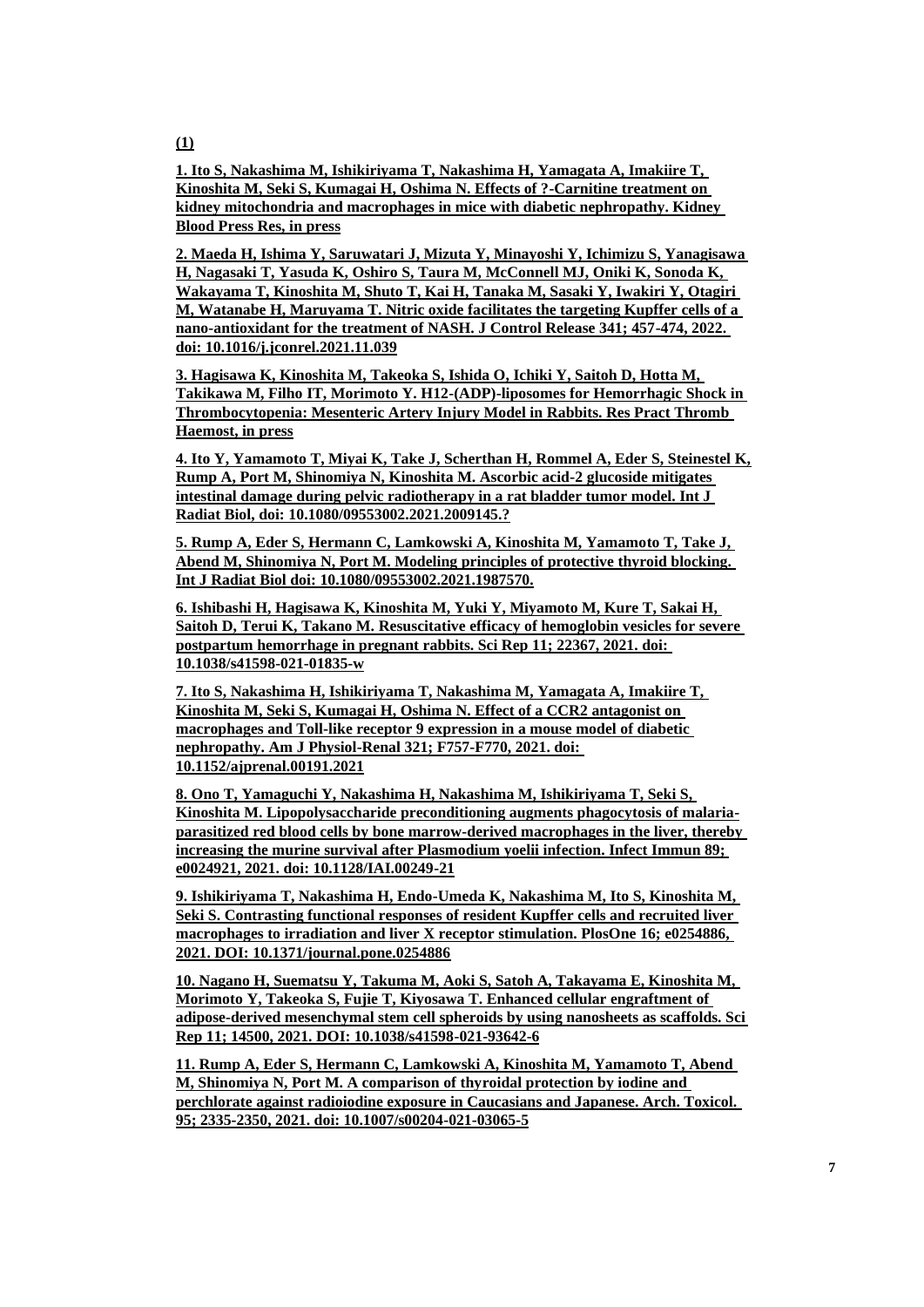**12. Nakashima H, Nakashima M, Kinoshita M, Seki S. The role of Kupffer cells in systemic anti-microbial defense. IntechOpen, Antimicrobial Immune Response DOI: 10.5772/intechopen.97256**

**13. Kinoshita M, Nakashima M, Seki S, Nakashima H. Generalized Shwartzman reaction as an experimental endotoxin shock model -role of intermediate T cell receptor-expressing innate T lymphocytes in its pathogenesis-. (Review) Fungal Genomics & Biology in press**

**14. Hagisawa K, Kinoshita M, Sakai H, Takeoka S. Artificial blood transfusion. Physiology News Spring 121, 22-25, 2021. https://doi.org/10.36866/pn.121.22**

**15. Hsueh AJ, Park S, Satoh T, Shimizu T, Koiwai K, Nakashima M, Morimoto Y, Kinoshita M, Suzuki H. Microdevice with integrated Clark-type oxygen electrode for measurement of respiratory activity of cells. Analytical Chemistry 93; 5577?5585, 2021. DOI: 10.1021/acs.analchem.1c00227**

**16. Kinoshita M, Ito S, Ishikiriyama T, Sekiguchi K, Yamaguchi R, Tsuruhara R, Matsuda A, Koiwai K, Nakashima M, Nakashima H, Miyashita M, Seki S. The efficacy of post-treatment with synthetic C-reactive protein in murine bacterial peritonitis via activation of Fc**γ**RI-expressing Kupffer cells. J. Innate Immun. 13; 306-18, 2021. doi: 10.1159/000515333**

**17. Nishikawa M, Kinoshita M, Morimoto Y, Ishikiriyama T, Nakashima M, Nakashima H, Ono T, Seki S, Moriya T, Yamamoto J, Kishi Y. LPS preconditioning reduces liver metastasis of Colon26 cells by enhancing antitumor activity of NK cells and NKT cells in murine liver. J Gastro Hepatol 36; 1889-98, 2021. doi: 10.1111/jgh.15375.**

**18. Yuki Y, Hagisawa K, Kinoshita M, Ishibashi H, Kaneko K, Ishida O, Saitoh D, Sakai H, Terui K. Efficacy of resuscitative infusion with hemoglobin vesicles in rabbits with massive obstetric hemorrhage. Am J Obstet Gynecol 224; 398. e1-11, 2021. doi: 10.1016/j.ajog.2020.09.010**

**19. Hiruma S, Hata Y, Ishihara M, Takayama T, Nakamura S, Ando N, Fukuda K, Sato Y, Murakami K, Yokoe H. Efficacy of Bioshell Calcium Oxide Water as Disinfectants to Enable Face Mask Reuse. Biocontrol Sciece 26; 27-35, 2021. DOI: 10.4265/bio.26.27.**

**20. Hata Y, Ishihara M, Hiruma S, Takayama T, Nakamura S, Ando N. Recent Progress in the Development of Disinfectants from Scallop Shell-Derived Calcium Oxide for Clinical and Daily Use. Biocontrol Sciece 26; 129-135, 2021. DOI: 10.4265/bio.26.129.**

### **(2) N/A**

5. Briefly describe the biological defence work carried out at the facility, including type(s) of micro-organisms<sup>10</sup> and/or toxins studied, as well as outdoor studies of biological aerosols.

## **(1)**

<sup>&</sup>lt;sup>10</sup> Including viruses and prions.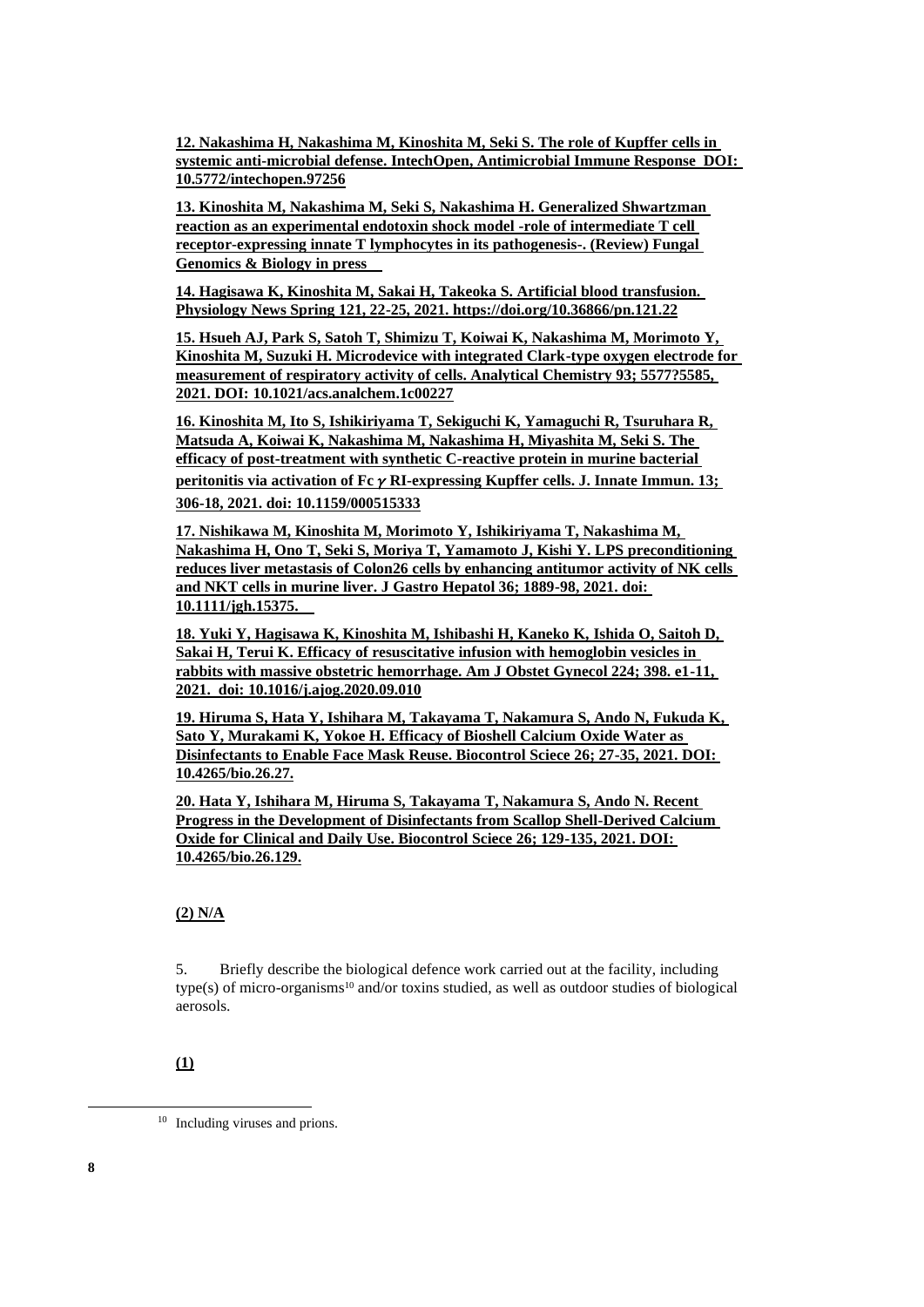**Microorganisms: E. coli, P. Aeruginosa, Staphylococcus aureus (MRSA)**

**Toxins: Staphylococcal enterotoxin B (SEB)**

**Bacteria and toxins were used for testing in vitro bactericidal activity or for making mouse infection models. Outdoor studies of biological aerosols have never been performed.**

**(2)** 

**Microorganisms: Bacillus subtilis**

**Bacteria was used for studying of biological detection. We do not conduct the study using toxins and biological aerosols.**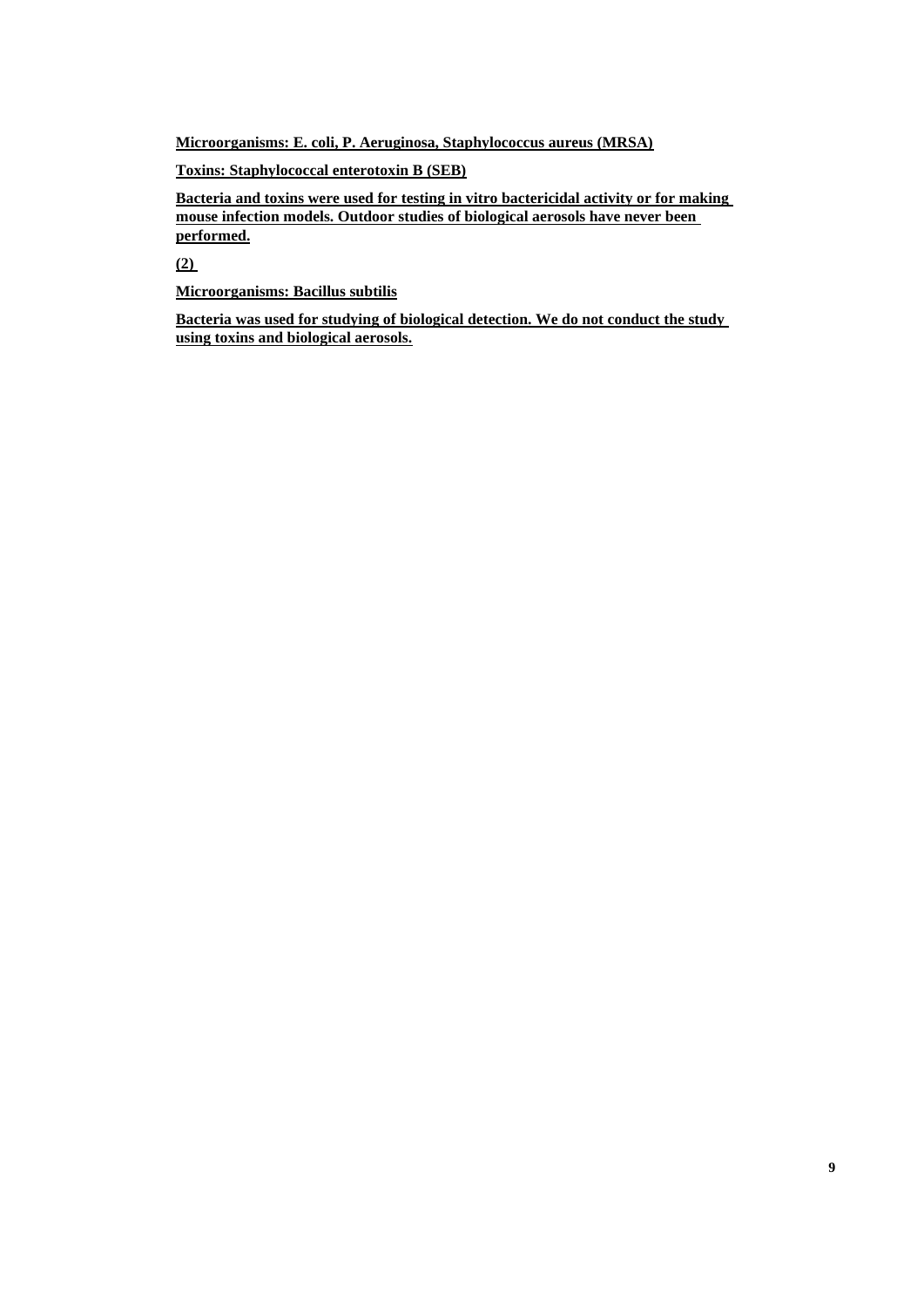# **Confidence-Building Measure "B"**

## **Exchange of information on outbreaks of infectious diseases and similar occurrences caused by toxins**

## **Form B**

## **Information on outbreaks of infectious diseases and similar occurrences, that seem to deviate from the normal pattern<sup>11</sup>**

| 1.  | Time of cognizance of the outbreak              |
|-----|-------------------------------------------------|
| 2.  | Location and approximate area affected          |
| 3.  | Type of disease/intoxication                    |
| 4.  | Suspected source of disease/intoxication        |
| 5.  | Possible causative agent(s)                     |
| 6.  | Main characteristics of systems                 |
| 7.  | Detailed symptoms, when applicable              |
|     | respiratory                                     |
|     | circulatory                                     |
|     | neurological/behavioural                        |
|     | intestinal                                      |
|     | dermatological                                  |
|     | nephrological                                   |
|     | other                                           |
| 8.  | Deviation(s) from the normal pattern as regards |
|     | type                                            |
|     | development                                     |
|     | place of occurrence                             |
|     | time of occurrence                              |
|     | symptoms                                        |
|     | virulence pattern                               |
|     | drug resistance pattern                         |
|     | agent(s) difficult to diagnose                  |
|     | presence of unusual vectors                     |
|     | other                                           |
| 9.  | Approximate number of primary cases             |
| 10. | Approximate number of total cases               |
| 11. | Number of deaths                                |
| 12. | Development of the outbreak                     |

<sup>&</sup>lt;sup>11</sup> See paragraph 2 of the chapeau to Confidence-Building Measure B.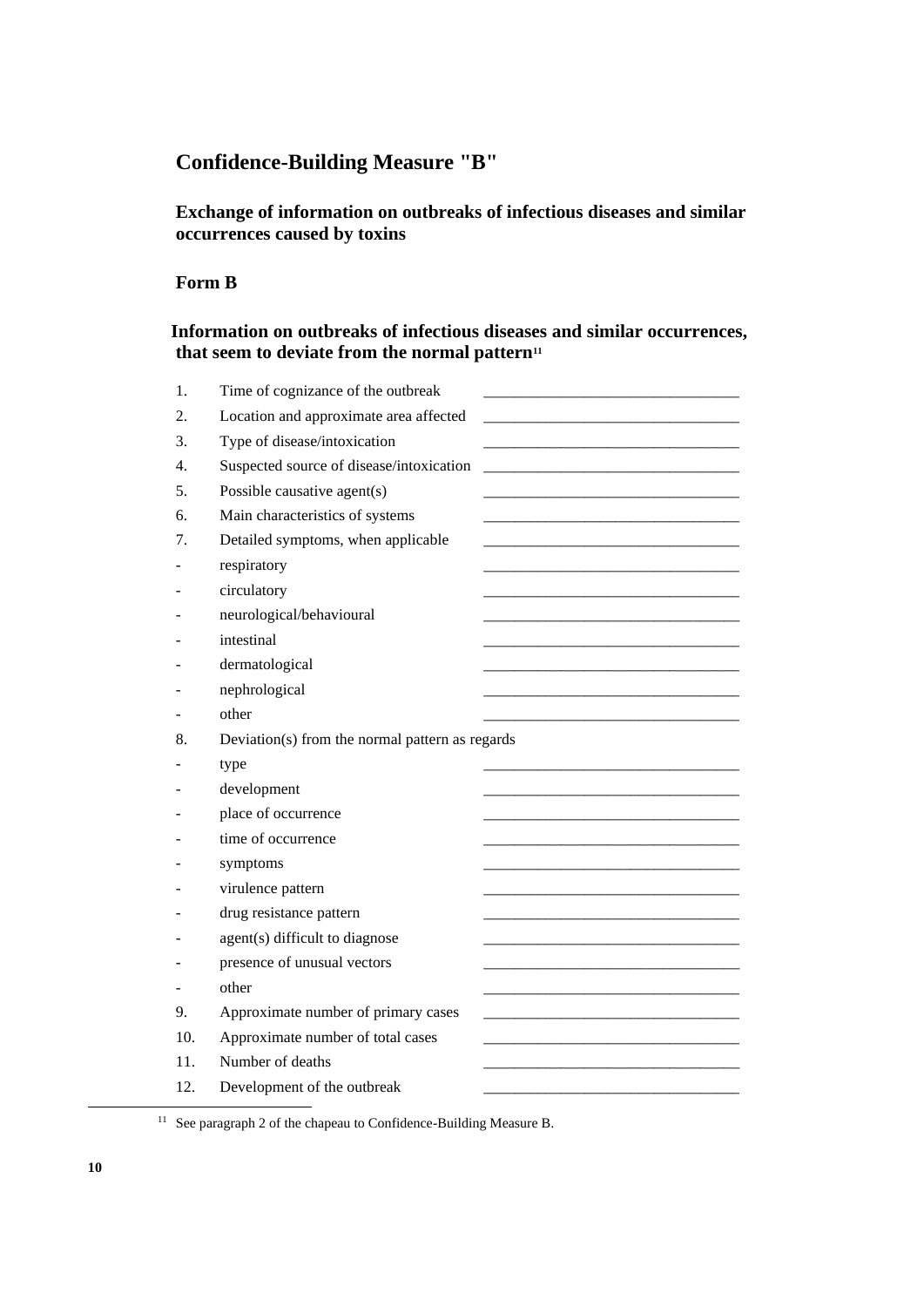13. Measures taken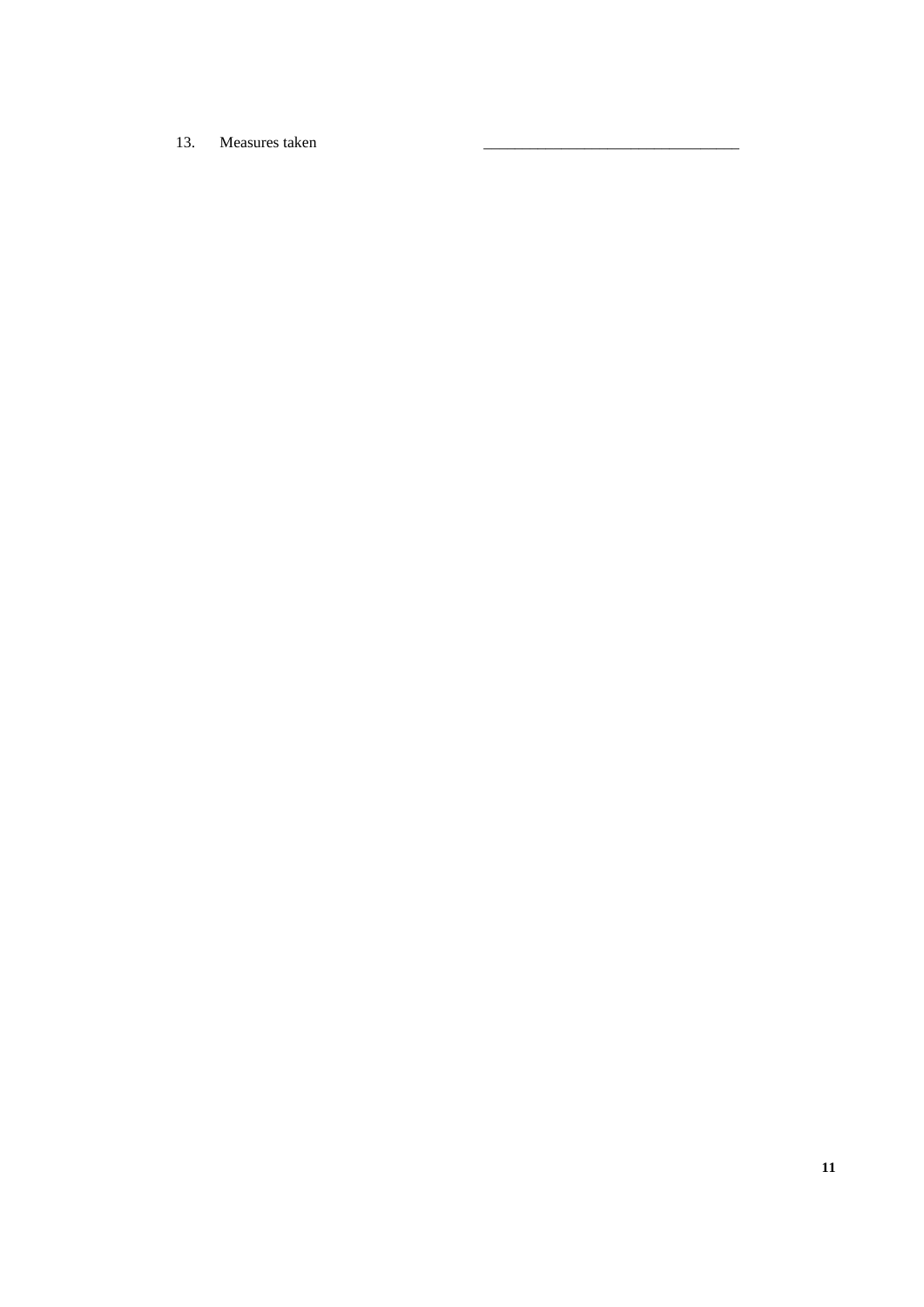## **Confidence-Building Measure "C"**

**Encouragement of publication of results and promotion of use of knowledge**

**The Government of Japan maintains an open policy on the exchange of information on biological research, the results of such research being made freely available in all cases where the release is not prejudicial to vital national or commercial interests. This policy would apply to any research subject to the reporting in Forms A and B.** 

**Taichiro Tanikawa, Saki Sakuma, Eiji Yoshida, Ryota Tsunekuni, Momoko Nakayama, Sota Kobayashi. Comparative susceptibility of the common teal (Anas crecca) to infection with high pathogenic avian influenza virus strains isolated in Japan in 2004?2017. Vet. Microbiol. 263:109266. 2021. doi: 10.1016/j.vetmic.2021.109266.** 

**https://www.sciencedirect.com/science/article/pii/S0378113521002893?via%3Dihub**

**Saki Sakuma, Yuko Uchida, Momoyo Kajita, Taichiro Tanikawa, Junki Mine, Ryota Tsunekuni, Takehiko Saito. First Outbreak of an H5N8 Highly Pathogenic Avian Influenza Virus on a Chicken Farm in Japan in 2020. Viruses 13(3): 489. 2021. doi: 10.3390/v13030489**

**https://www.ncbi.nlm.nih.gov/pmc/articles/PMC8001370/**

**Ivan Sobolev, Kirill Sharshov, Nikita Dubovitskiy, Olga Kurskaya, Alexander Alekseev, Sergey Leonov, Yuriy Yushkov, Victor Irza, Andrey Komissarov, Artem Fadeev, Daria Danilenko, Junki Mine, Ryota Tsunekuni, Yuko Uchida, Takehiko Saito, Alexander Shestopalov. Highly Pathogenic Avian Influenza A (H5N8) Virus Clade 2.3.4.4b, Western Siberia, Russia, 2020. Emerg. Infect. Dis. 27(8):2224-2227. 2021. doi: 10.3201/eid2708.204969.**

**https://wwwnc.cdc.gov/eid/article/27/8/20-4969\_article**

**Tatsuya Nishi, Kazuki Morioka, Rie Kawaguchi, Manabu Yamada, Mitsutaka Ikezawa, Katsuhiko Fukai. Quantitative analysis of infection dynamics of foot-andmouth disease virus strain O/CATHAY in pigs and cattle. PLoS One 22;16(1):e0245781. 2021. doi: 10.1371/journal.pone.0245781.**

**https://journals.plos.org/plosone/article?id=10.1371/journal.pone.0245781**

**Kentaro Masujin, Tomoya Kitamura, Ken-ichiro Kameyama, Kota Okadera, Tatsuya Nishi, Takato Takenouchi, Hiroshi Kitani, Takehiro Kokuho. An immortalized porcine macrophage cell line competent for the isolation of African swine fever virus. Sci Rep. 11: 4759. 2021. doi: 10.1038/s41598-021-84237-2**

**https://www.ncbi.nlm.nih.gov/pmc/articles/PMC7910288/**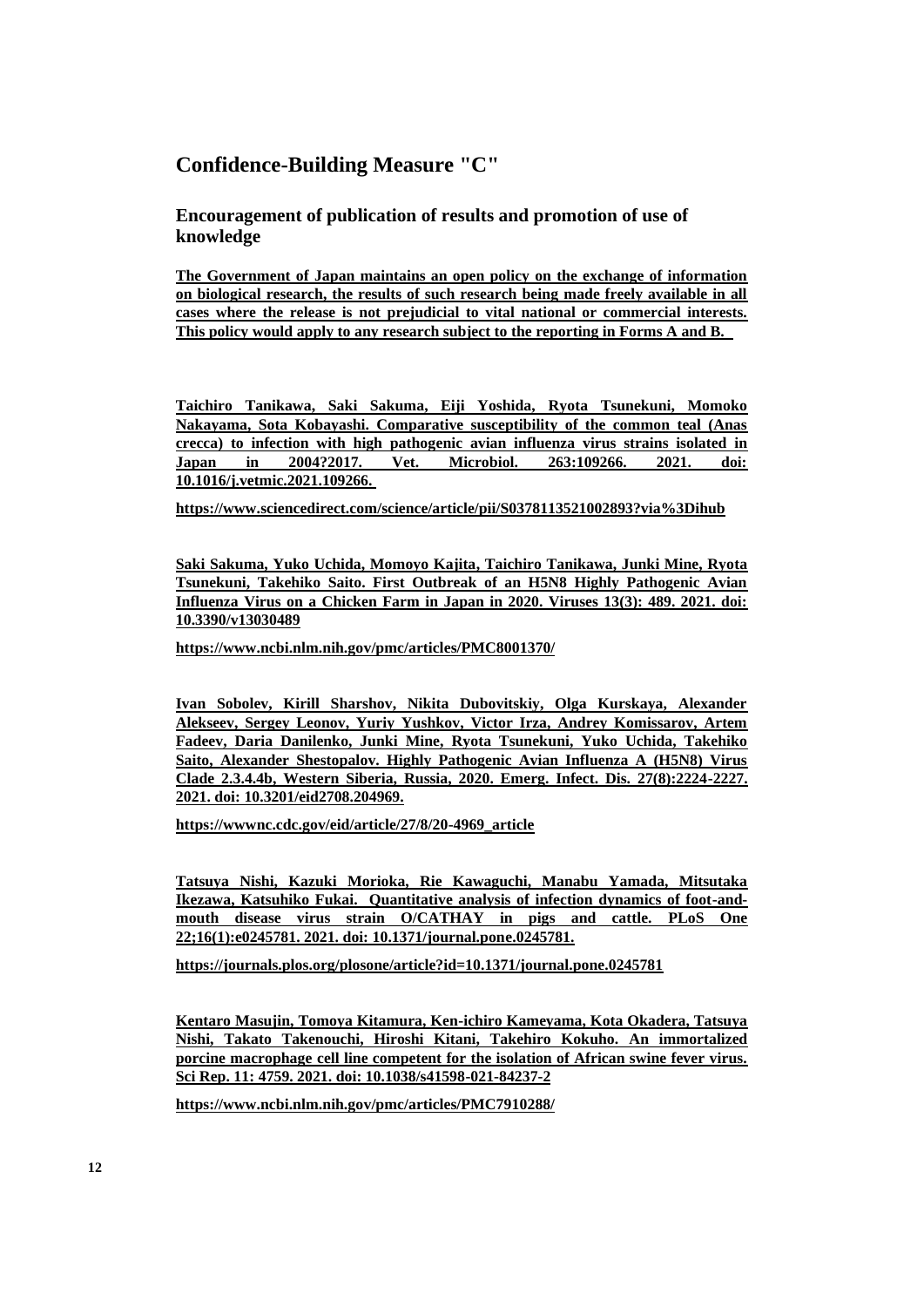# **Confidence-Building Measure "E"**

## **Declaration of legislation, regulations and other measures**

## **Form E**

## **Declaration of legislation, regulations and other measures**

| <b>Relating to</b>                                                                                                                                                                                         | Legislation | <b>Regulations</b> | <b>Other</b><br>measures <sup>12</sup> | <b>Amended since</b><br>last year |
|------------------------------------------------------------------------------------------------------------------------------------------------------------------------------------------------------------|-------------|--------------------|----------------------------------------|-----------------------------------|
| Development,<br>(a)<br>production stockpiling,<br>acquisition or retention of<br>microbial or other biological<br>agents, or toxins, weapons,<br>equipment and means of<br>delivery specified in Article I | Yes/No      | Yes/No             | Yes/No                                 | Yes/No                            |
| Exports of micro-<br>(b)<br>organisms $^{13}$ and toxins                                                                                                                                                   | Yes/No      | Yes/No             | Yes/No                                 | Yes/No                            |
| Imports of micro-<br>(c)<br>organisms $^{11}$ and toxins                                                                                                                                                   | Yes/No      | Yes/No             | Yes/No                                 | Yes/No                            |
| Biosafety <sup>14</sup> and<br>(d)<br>biosecurity <sup>15</sup>                                                                                                                                            | Yes/No      | Yes/No             | Yes/No                                 | Yes/No                            |

### **Name of legislation, regulations, and other measures:**

#### **Foreign exchange and Foreign Trade Law (1949)**

#### **Export Trade Control Order (1949)**

#### **Ordinance of the Ministry Specifying Goods and Technologies Pursuant to Provisions of the Appended Table 1 of the Export Control Order and the Appended Table of the Foreign Exchange Order**(**1991**)

**Law on Implementing the Convention on the Prohibition of the Development, Production and Stockpiling of Bacteriological (Biological) and Toxin Weapons and on Their Destruction and the Other Conventions (1982)**

<sup>&</sup>lt;sup>12</sup> Including guidelines.

<sup>&</sup>lt;sup>13</sup> Micro-organisms pathogenic to man, animals and plants in accordance with the Convention.

<sup>&</sup>lt;sup>14</sup> In accordance with the latest version of the WHO Laboratory Biosafety Manual or equivalent national or international guidance.

<sup>&</sup>lt;sup>15</sup> In accordance with the latest version of the WHO Laboratory Biosecurity Guidance or equivalent national or international guidance.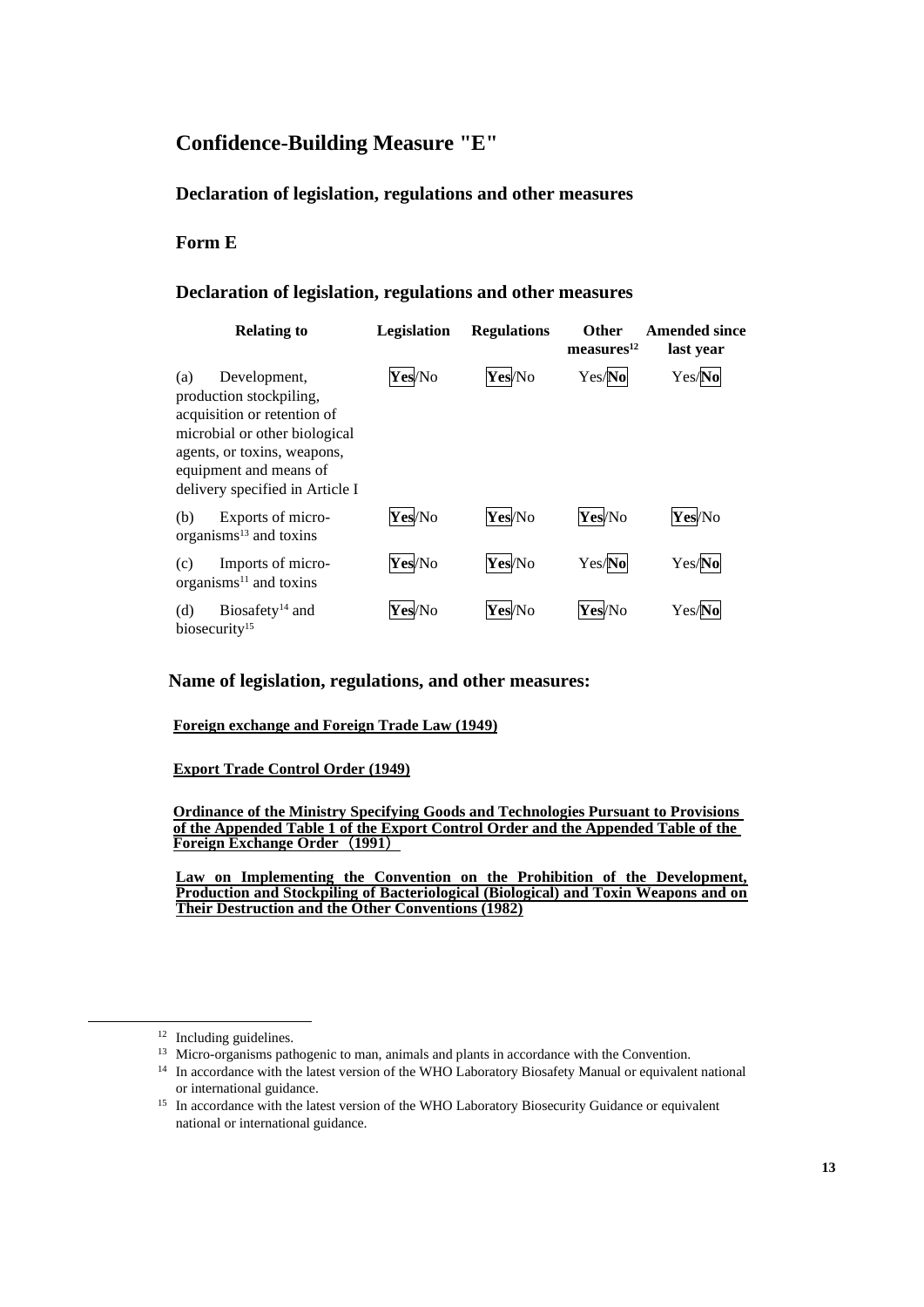**Cabinet Order for the Enforcement of the Law on Implementing the Convention on the Prohibition of the Development, Production and Stockpiling of Bacteriological (Biological) and Toxin Weapons and on Their Destruction (1995)**

 **The Law Concerning the Prevention of Infections and Medical Care for Patients of Infections (1998)**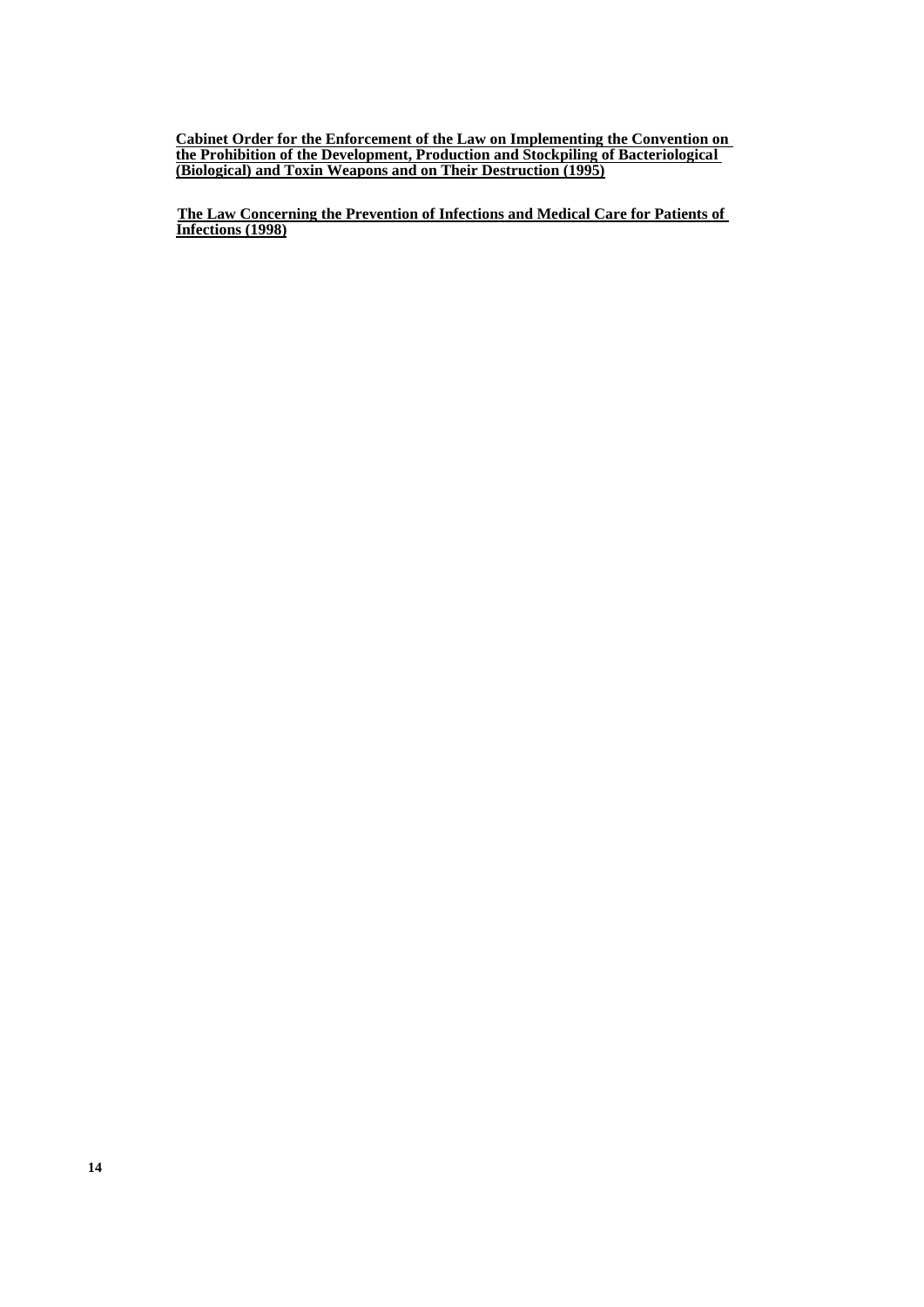## **Confidence-Building Measure "F"**

## **Declaration of past activities in offensive and/or defensive biological research and development programmes**

## **Form F**

## **Declaration of past activities in offensive and/or defensive biological research and development programmes**

1. Date of entry into force of the Convention for the State Party.

### **June 8, 1982**

- 2. Past offensive biological research and development programmes:
- **No**
- Period(s) of activities

Summary of the research and development activities indicating whether work was performed concerning production, test and evaluation, weaponization, stockpiling of biological agents, the destruction programme of such agents and weapons, and other related research.

- 3. Past defensive biological research and development programmes:
- **No**
- Period(s) of activities

Summary of the research and development activities indicating whether or not work was conducted in the following areas: prophylaxis, studies on pathogenicity and virulence, diagnostic techniques, aerobiology, detection, treatment, toxinology, physical protection, decontamination, and other related research, with location if possible.

## **Confidence-Building Measure "G"**

## **Declaration of vaccine production facilities**

## **Form G**

## **Declaration of vaccine production facilities**